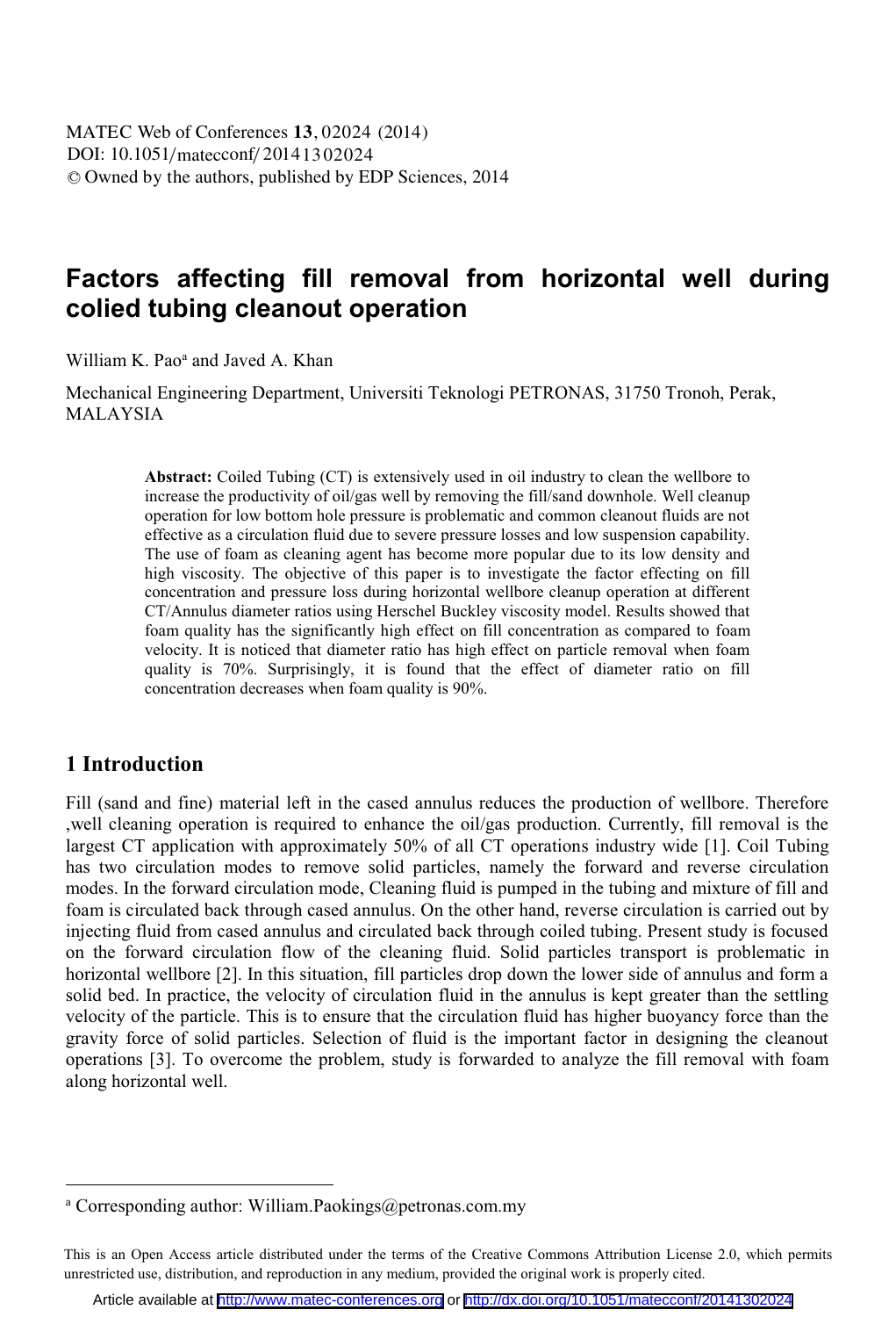# **2 Literature review**

The foam is generated by mixing in a gas phase with a foaming agent and a base fluid. Water and oil are the most typical kind of base fluids. The foaming agent (0.5 to 1% by volume) is a surfactant. It is used to lower the surface tension between the gas and the base fluid [4]. Saintpere et al. [5] reported that foam rehology follow the Herschel Bulkley viscosity model.

Herzhaft et al. [6] experimentally studied that solid transport efficiency increases with high quality of foam. Li and Kuru [7] incorporated a model for hydraulic calculations of cutting transport with foam during horizontal wellbore drilling operation. They found a relation for the critical velocity of foam to transport the drill cuttings. They analyzed that cuttings efficiency increases at higher foam flow rate. Li and Kuru [8] concluded that critical velocity of foam has no effect of temperature variation between 30°C and 100°C. Loureno et al. [9] also verified experimentally that rehology of foam has no influence of change in temperature.

In the past, drilling cuttings transport with foams has been studied along the horizontal wellbore, study has forwarded to understand the fill transport with foam along horizontal wellbore during coiled tubing cleanup operation. Recently, Khan and Pao [10, 11] reported that well cleaning can be achieved with lower quality of foam as long as its circulating velocity is high i.e. 6 ft/sec. They also observed that sand settled down at bottom of annulus and form continues bed when the annular velocity is less than 5 ft/sec. They concluded that fill concentration in the annulus is mostly dictated by foam quality rather than its velocity. They also found that pressure loss increases with the increase in the foam quality.

# **3 Methodology**

In the present study, ANSYS-CFX-14 is used to analyze the fill removal from horizontal wellbore using foam as a cleaning fluid. Bailey et al. [12] also used this method to investigate the pressure gradient of non Newtonian slurry composed of gel and sand at reel to injector section of coiled tubing. Similar approach has been used by Bilgesu et al. [13] to investigate the cutting transport efficiencies in vertical well. In the present study, the flow is assumed to be in pseudo-steady state condition. Following is the Herschel-Bulkely rheological relation of foam. *<sup>n</sup>*

$$
\tau = \tau_0 + K\gamma^n \tag{1}
$$

where,  $\tau$  is the shear stress,  $\tau_o$  is the yield stress, K is the consistency index,  $\gamma$  is the shear rate and  $n$  is the power index for non-Newtonian fluid. Herschel-Bulkely viscosity model parameters for water base foam was analyzed by Miska et al. [14] as shown in Table 1, and their values are assumed valid in the present study.

| Liquid        | Parameters   | Quality $(\%)$ |          |          |
|---------------|--------------|----------------|----------|----------|
| Phase         |              | 70             | 80       | 90       |
| Water         |              | 0.53           | 0.45     | 0.42     |
| based<br>foam | $\tau_0(Pa)$ | 0.0004         | 0.000009 | 0.001379 |
| properties    | K(Pa.s)      | 0.6894         | 1.999    | 2.8268   |

**Table 1:** Rheological Model Parameters

The foam velocities are applied at annulus inlet. The rate of penetration of tubing inside the fill is taken 60 ft/hr. There is a uniform injection of fill particles at annulus inlet. Injection flow rate of solid particles is calculated using Equation 2. Boundary conditions are applied on the surface of domain to define the foam and solid phases as shown in Figure 1.

$$
Q = \rho V A \tag{2}
$$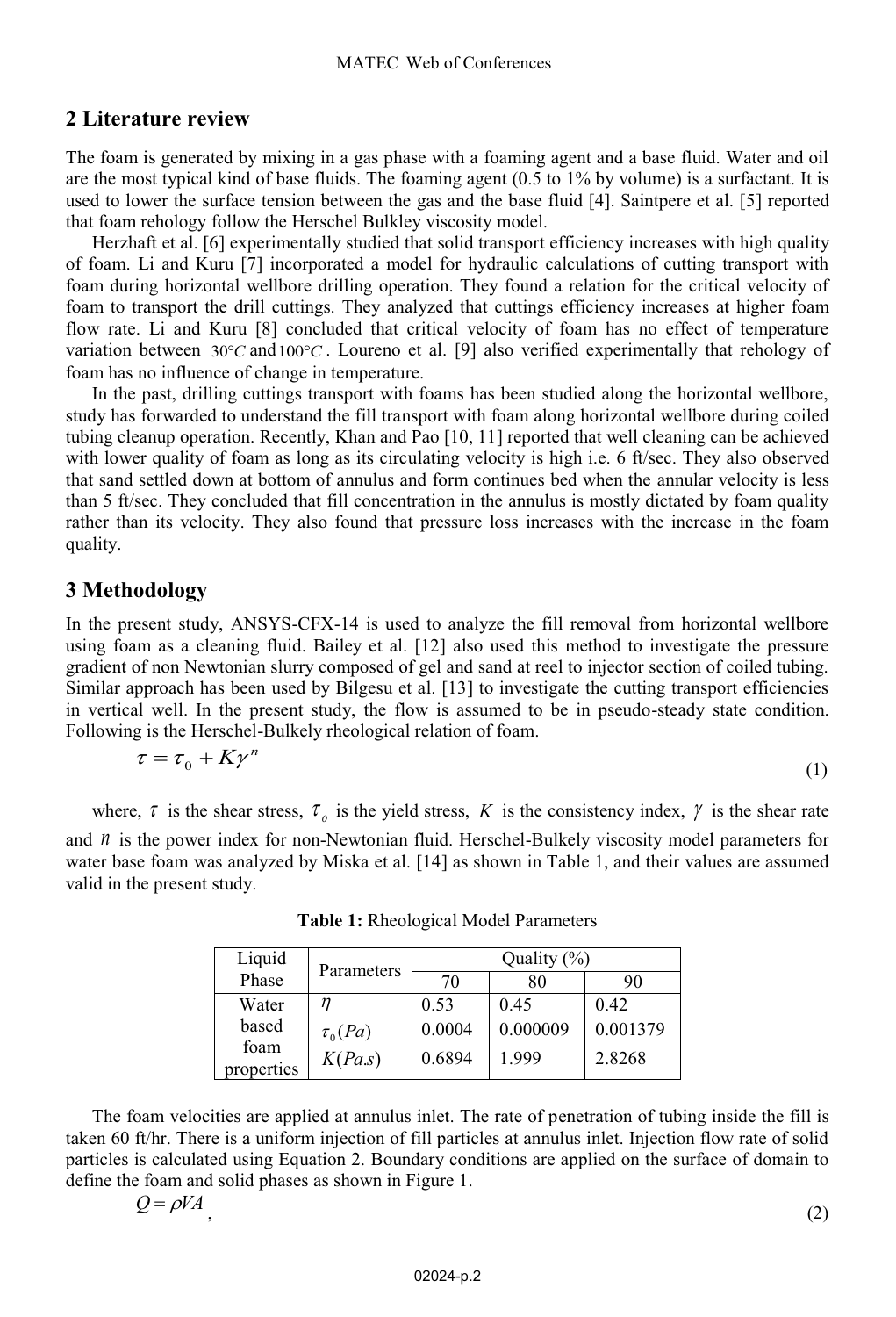Where,  $Q$  is the mass flow rate,  $P$  is the density of fill,  $V$  is the velocity of particle and  $A$  is the area of annulus.



**Figure 1:** Schematic well diagram

Particle transport multiphase model was chosen to calculate the mass fraction of the fill particles along the annulus. All the particles were tracked, starting from the area of injection until the exit area of fill particle throughout continues foam phase. The track of particle was carried out by formulating a set of regular equations in time for each fill particle.

The displacement of the particle is calculated using forward Euler integration of each particle velocity over time step as shown in Equation 3 and velocity of particle is calculated using Equation 4.

$$
x_i^n = x_i^o + v_{pi}^o \delta t \tag{3}
$$

$$
v_p = x_f + (v_p^o - v_f) \exp(-\frac{\delta t}{\tau}) + tF_{all} \left(1 - \exp(-\frac{\delta t}{\tau})\right)
$$
\n(4)

where,  $X$  is the particle displacement,  $n$  is the new position of sand particle,  $O$  is the old position of particle,  $V_P$  is the particle velocity and  $\delta t$  is the time step,  $V_f$  is the foam velocity,  $\tau$  is the shear stress and  $F_{all}$  is the sum of all forces. The momentum of solid particles is calculated using Equation 5.

$$
m_p \frac{dUp}{dt} = FD + FB + FP + FR
$$
\n(5)

where,  $^{m_p}$  is the mass of the solid particle,  $dUp/dt$  is the particle velocity and *FD* is the drag forces acting on the particle,  $FB$  is the bouncy force due to gravity,  $FP$  is the pressure gradient force and *FR* is the force due to domain rotation. The explanation for above mentioned forces are omitted but its detail description can be found in the ANSYS-CFX version 14.0–Solver Theory Guide [15]. The interaction between these forces affects the solid particle transport during fluid circulation.

#### **4 Result and discussion**

In the previous study Khan and Pao [10], verified a numerical model with the experimental study which was carried out by Chen et al. [16]. It was noticed that the decrease in particles concentration was almost matching with the experimental study. It has been verified that the numerical model is set for the parametric study of fill transport with foam during coil tubing cleanup operation. Numerical analysis was carried out by using following parameters as shown in Table 2.

| Foam quality  | Foam velocity | Fill diameter | Diameter ratio       |
|---------------|---------------|---------------|----------------------|
| $\frac{1}{2}$ | (ft/sec)      | (mm)          | (CT/Annulus)         |
| 70            | 3, 4, 5, 6    | 0.5, 1, 2, 3  | 0.35, 0.4, 0.45, 0.5 |
| 80            | 3, 4, 5, 6    | 0.5, 1, 2, 3  | 0.35, 0.4, 0.45, 0.5 |
| 90            | 3, 4, 5, 6    | 0.5, 1, 2, 3  | 0.35, 0.4, 0.45, 0.5 |

**Table 2:** Parameter for simulation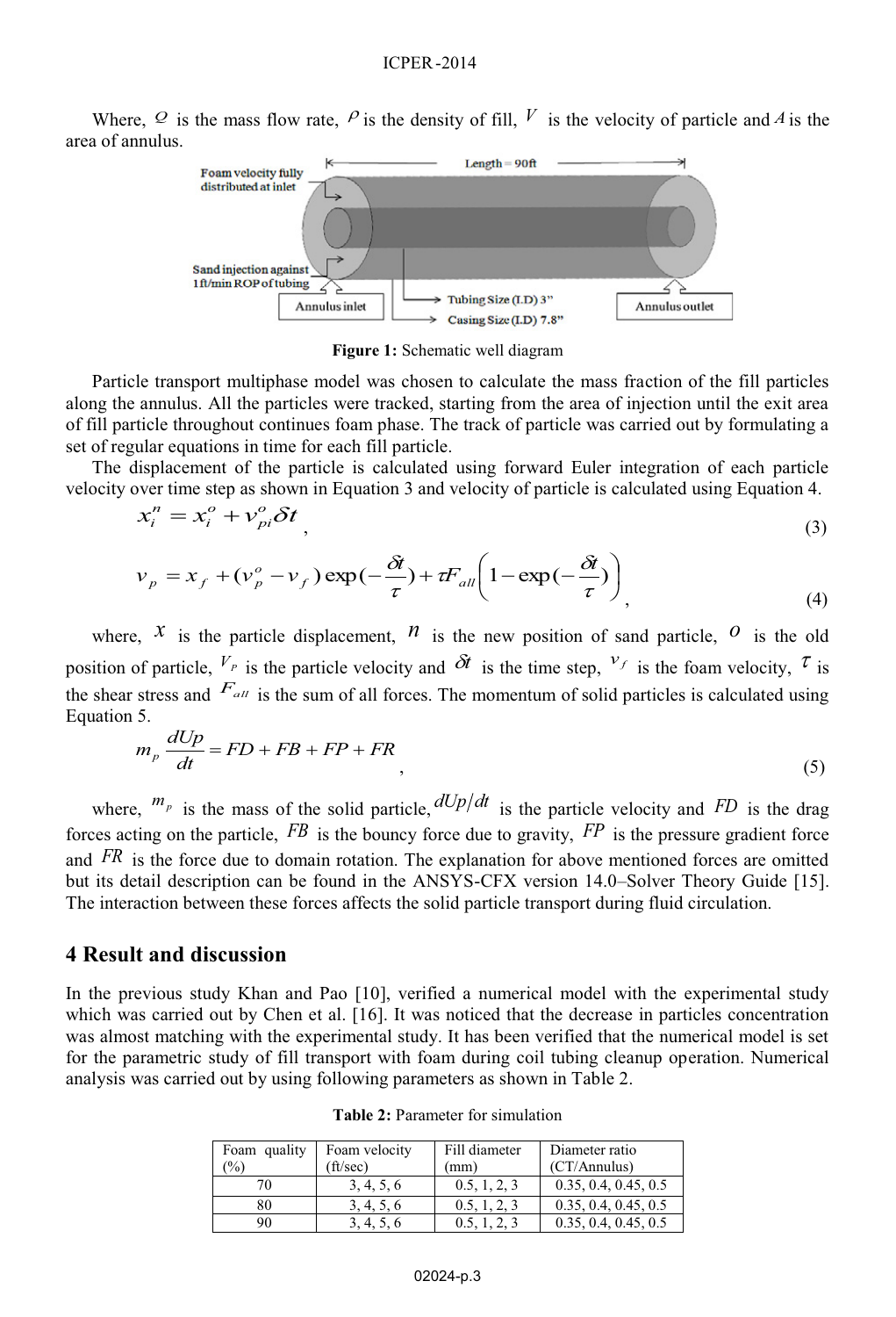**Effect of different qualities on fill concentration of varying size of particles:** In all of the studies, a decreasing trend for the fill concentration is noticed as fluid quality increases for all CT/Annulus diameter ratio. The relationship between the concentration of the fill and the quality of the foam at each diameter ratio and constant foam velocity of 6 ft/sec is presented in Figure 2 (a) and (b). It can be observed that there is a significant decrease in fill concentration when quality of foam is less than 80%. Rate of decreases in the fill concentration reduces when foam quality increases from 80 to 90%.



**Figure 2:** Effect of foam quality on the fill concentration of small and large size of particles at different CT/Annulus diameter ratios (a) Effect of quality when particle size is 1 mm (b) Effect of quality when particle size is 3 mm

**Effect of different velocities on fill concentration of varying size of particles:** In all of the studies, a decreasing trend for the fill concentration is noticed as fluid velocity increases for all of the CT/Annulus diameter ratios and fill sizes. The relationship between the concentration of different fill sizes and velocities of the foam at each diameter ratio is presented in Figure 3 (a) and (b). It is found that there is a significant decrease in the fill concentration of small size particles and large size particles when foam velocity increases from 3-5 ft/sec. As, the foam velocity increases from 5-6 ft/sec than there is insignificant decrease in the fill concentration at small size of fill particles and a considerable decreases in the concentration of large particles.



**Figure 3:** Effect of foam velocity on the fill concentration of small and large size of particles at different CT/Annulus diameter ratios (a) Effect of velocity when particle size is 1 mm (b) Effect of velocity when particle size is 3 mm